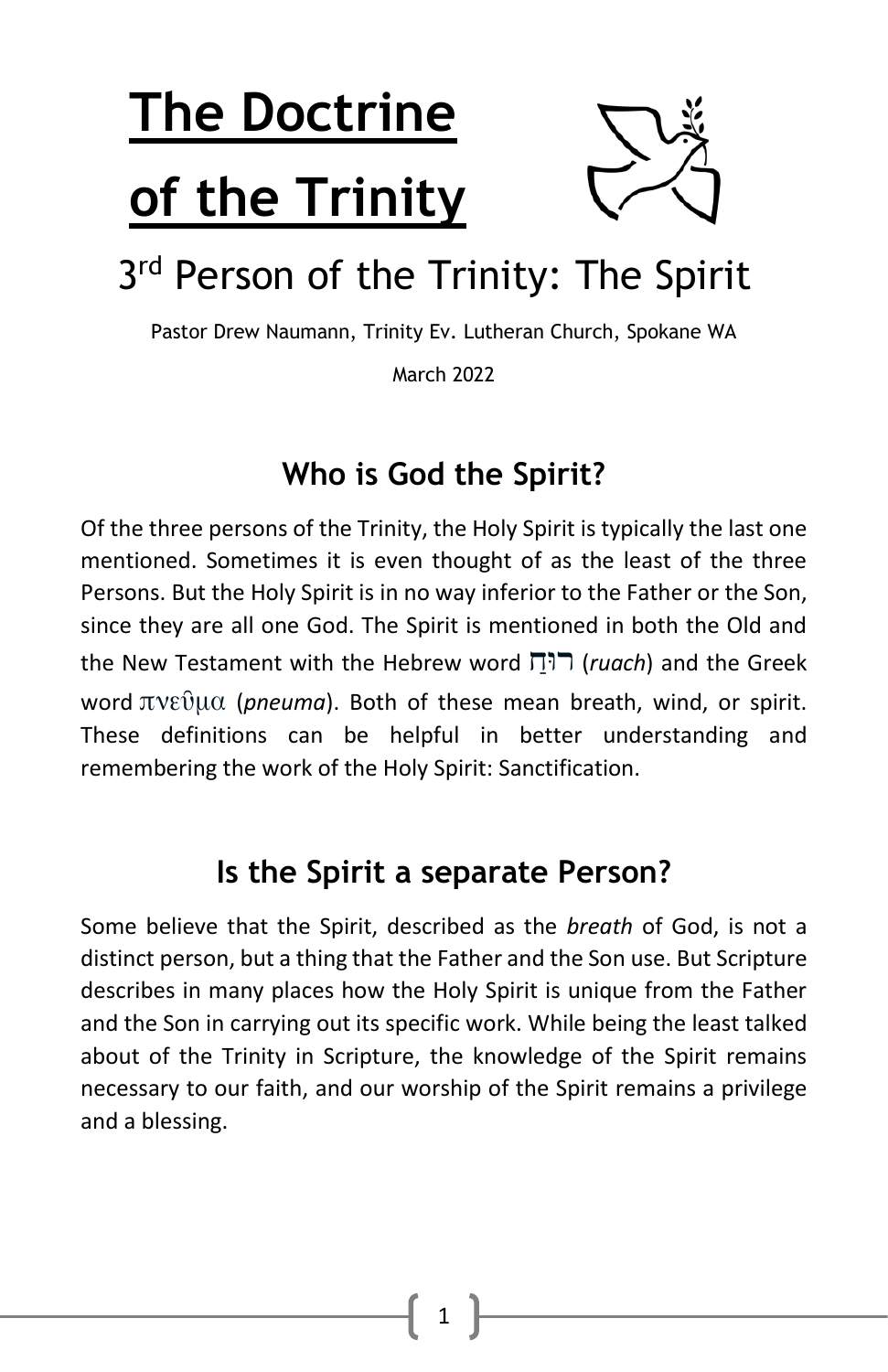- Read Genesis 1:2, 2 Samuel 23:2, and Ezekiel 36:27. What activities is the Spirit involved with or is carrying out in these verses?
- The Bible ascribes divine attributes to the Spirit, testifying that it is, indeed, God. Determine which attributes the Spirit is described as having from the following passages: Acts 5:3-4, Hebrews 9:14, and Psalm 139:7-8.

#### **What is Sanctification?**

To *sanctify* means to *make holy* or *set apart*. The Holy Spirit does its work sight unseen within the heart, creating and sustaining faith. His tools for this work are the Means of Grace: the Gospel in Word and Sacrament. He is the One who turns sinful hearts to repentance and guides those hearts to accomplish God-pleasing works as a result of faith and in accordance with the Word. The Spirit is the One who moves us from the unbelieving world and sets us in Christ's kingdom of faith, while also enabling us to live in the world as His messengers.

- One of the ways the Spirit works in us is through the sacrament of baptism. Read Titus 3:5. Why is it important to know that our baptism is a work of the Spirit, and not of man?
- Another way in which the Spirit works in and through us is evangelism. Read Matthew 10:19-20. What comfort do these verses offer us in our personal ministry?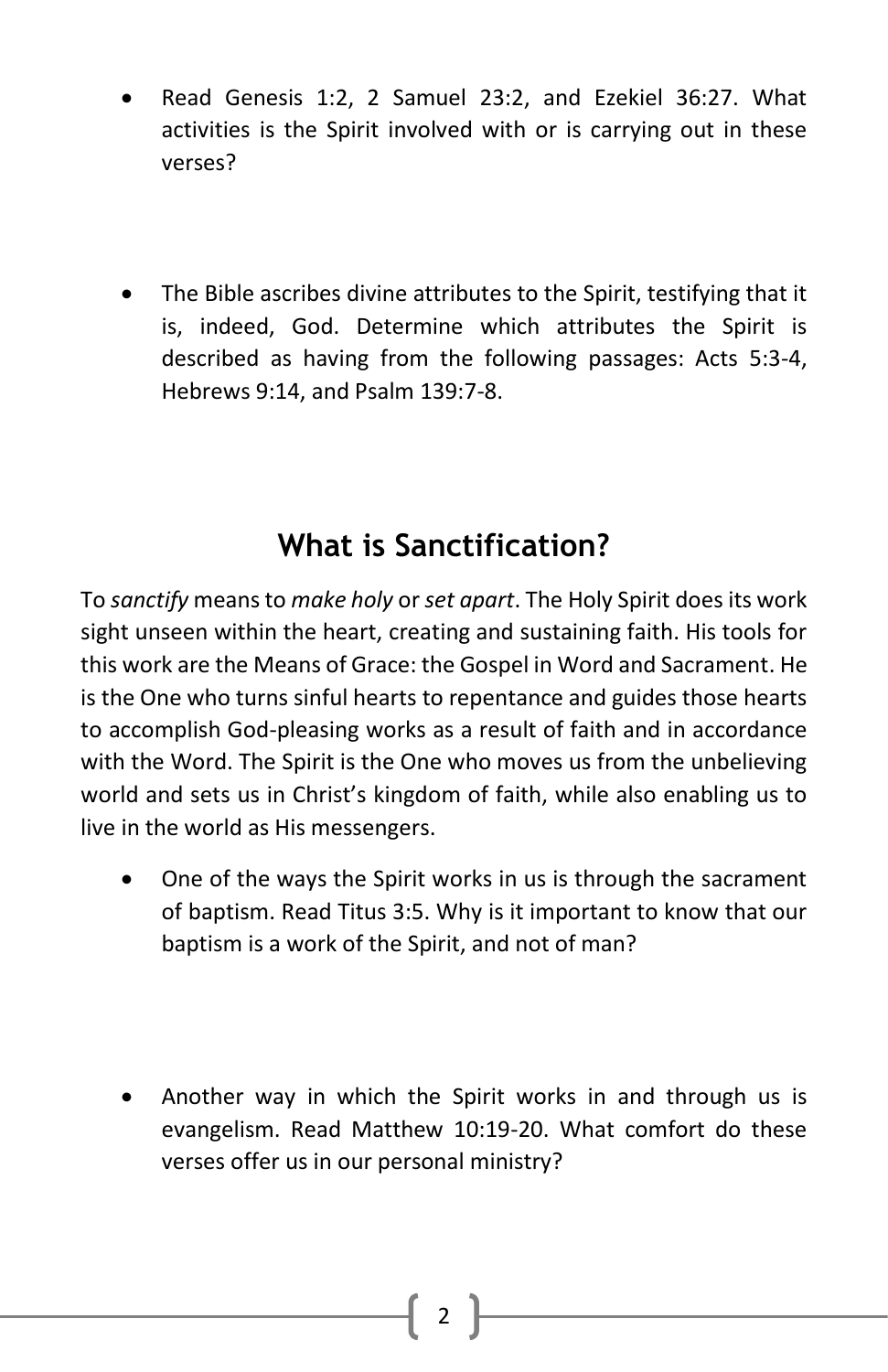• A third way the Spirit works in us is through prayer. Read Romans 8:26. What confidence can we have in our prayer life because of this?

#### **What is the** *Filioque***?**

The *filioque* has been a point of debate for centuries among Christians. It is a Latin word which means *and the Son*. In the 9th century, the Eastern church (Constantinople) and the Western church (Rome) disagreed about whether the Spirit proceeds from the Father alone, or from the Father and the Son. This ended up being the leading doctrinal cause for the Great Schism in 1054.

- When we say in the Nicene Creed that the Spirit *proceeds from the Father and the Son*, we are borrowing words from John 15:26. Here we read that Jesus sends the Spirit, who proceeds from the Father. But whose Spirit is it also described as? Read Acts 16:16 and Galatians 4:6.
- Not only that, but the unity of the Father and the Son further informs us where the Spirit comes from. Read John 5:19 and John 10:30. How do these verses also teach that the Spirit proceeds from the Son?

### **What is the sin against the Holy Spirit?**

One teaching of Scripture that has been especially troubling to not a few faithful Christians over the centuries is the sin against the Holy Spirit. This